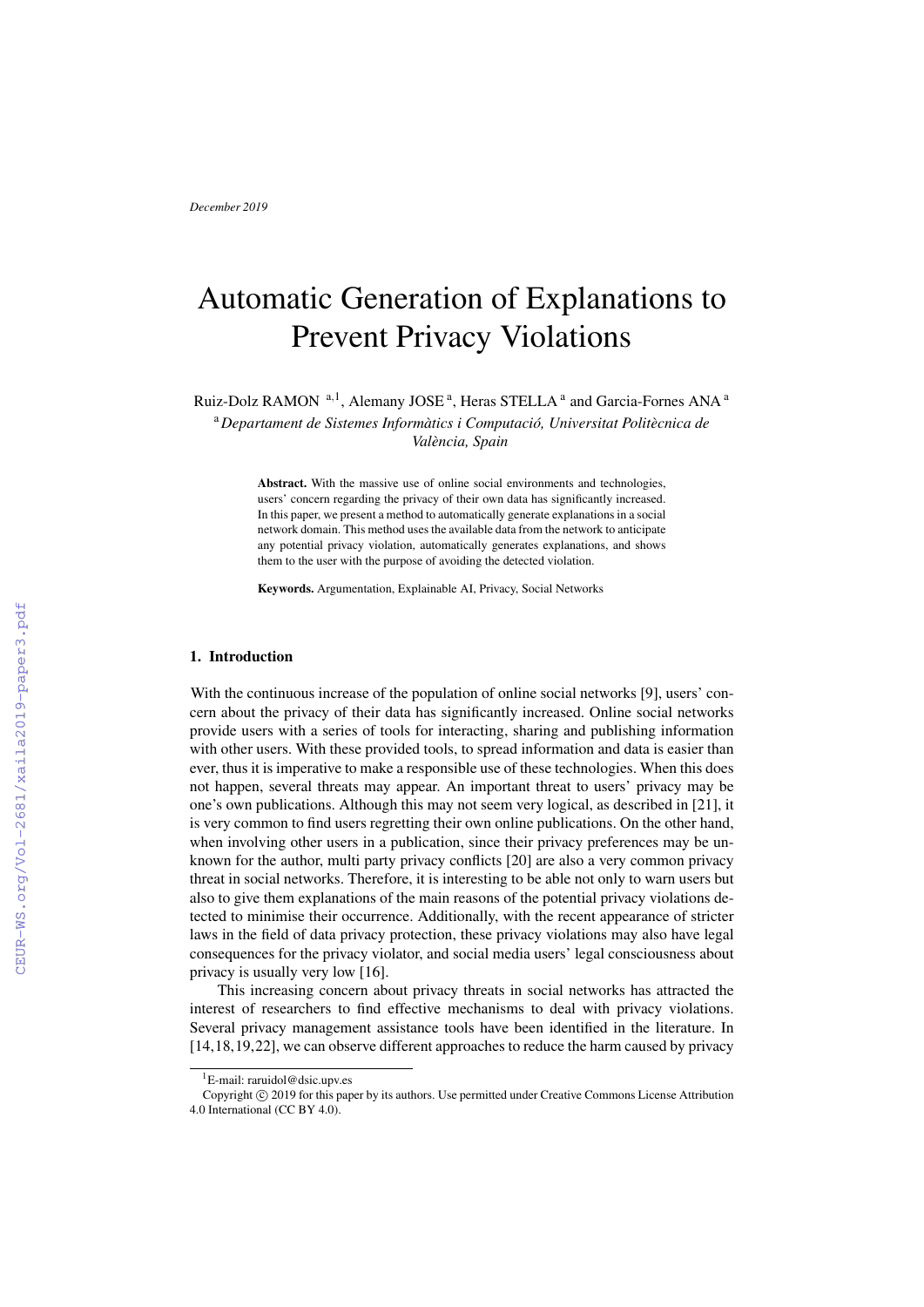violations. In [13], an underlying negotiation protocol to choose the *optimal* privacy policy is presented. However, two important flaws can be identified in all these approaches. First, all of them are focused on minimising conflicts when multiple parties are involved, ignoring the potential self inflicted privacy violations. Second, none of them provide the author with proper explanations of why a specific decision should be made.

As pointed out in [10, 11], argumentation seems to be the most coherent approach to tackle this kind of problems. In [12], a negotiation protocol based on computational argumentation techniques to decide the *optimal* privacy policy is proposed. However, the decision is automatically taken by the system, and no explanation is given to the user.

Computational argumentation has an extensive and successful history of applications in law [5, 6], and it is a suitable a method for enforcing privacy and fairness. However, it has not been until recently that the community has started to investigate the potential applications of argumentation as a tool to provide AI systems with greater explanatory power [17], also in the legal domain [4].

Therefore, with this work we intend to pave the way for the automatic generation of explanations in the privacy management domain. Thus, we propose an argumentationbased approach to automatically generate such explanations and prevent privacy violations in social networks. With our system, users can receive warnings and explanations from the social network site that will improve their awareness on the potential consequences of their publications. The paper is structured as follows, Section 2 contextualises the framework of the research presented in this work. Section 3 presents the method proposed to automatically generate explanations to prevent privacy violations in social networks. In Section 4, a case study is set to illustrate how the proposed method works. Finally, Section 5 summarises the main concepts presented in this work and proposes the main lines of future work.

## 2. Background

The research carried out in this work is based on two main pillars: PESEDIA, an educational social network which is the application domain of the method proposed in this work, and an argumentation framework for online social networks.

PESEDIA is an online social network for educational and research purposes that includes: (i) the design and development of new metrics to analyse and quantify privacy risks [3], (ii) the application of methods to change users' behaviour regarding their privacy concerns, (iii) the implementation of new features to improve the management of users' content and (iv) the evaluation and testing of new proposals with real users. The underlying implementation of PESEDIA uses Elgg [8], which is an open source engine that is used to build social environments. The environment provided by this engine is similar to other social networks (e.g., Facebook).

In [15], we formally defined an argumentation framework for online social networks and proposed an architecture for an argumentation system capable of handling the whole argumentation process. The proposed architecture is structured in four different modules: (i) the *feature extraction*, (ii) the *argument generation*, (iii) the *solver* and (iv) the *dialogue* modules. The *feature extraction* module is in charge of retrieving all the needed data to both, prevent any potential privacy violation and to determine which computational arguments (i.e., 3-element tuples) will be subsequently generated by the *argument*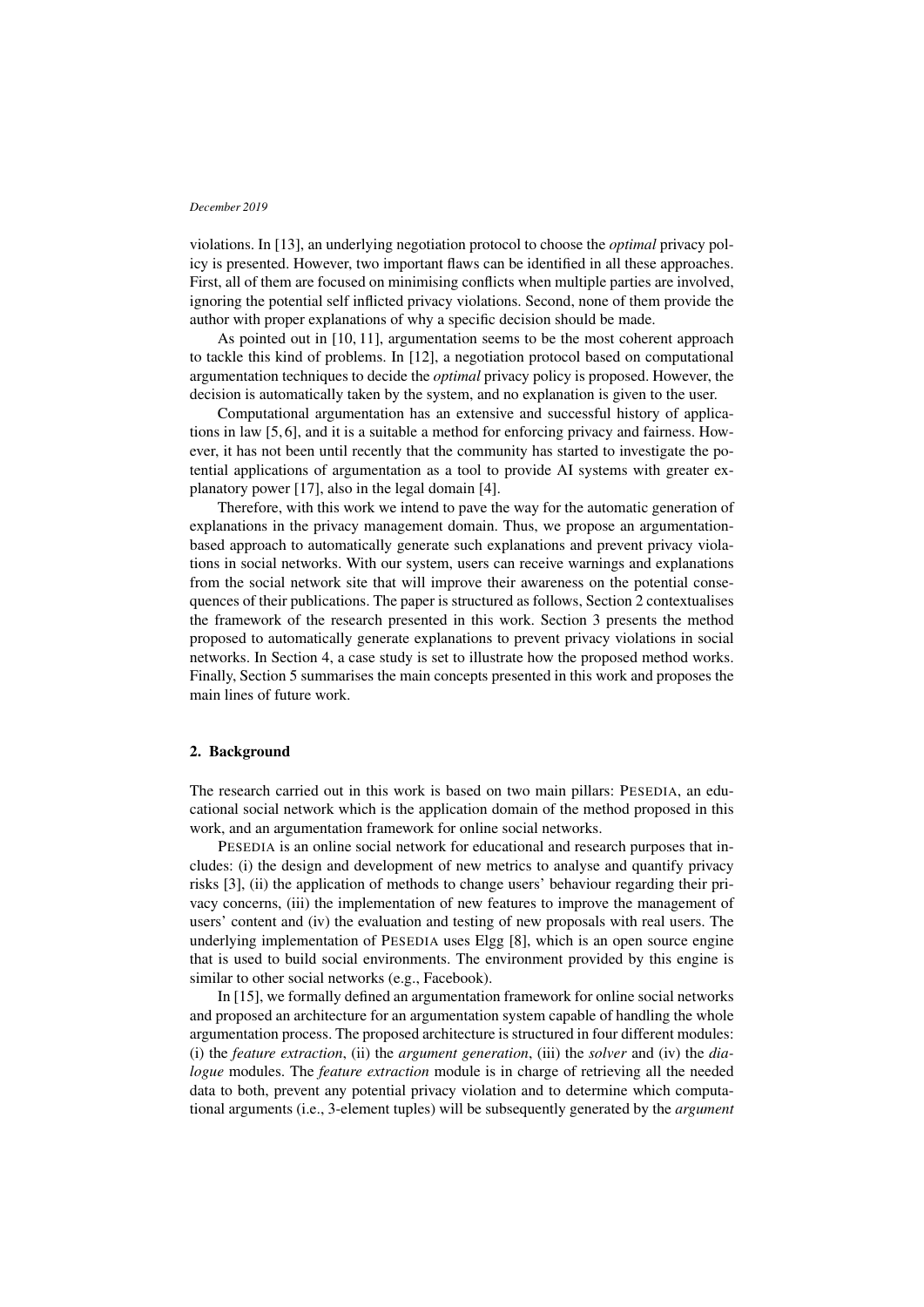*generation* module. This module must be able to generate four different types of arguments: Privacy, Trust, Risk and Content arguments. Once all the computational arguments are generated, the *solver* module must compute the set of acceptable arguments in favour or against making a publication. When the set of acceptable arguments is against making a publication (meaning that a potential privacy violation has been detected), the *dialogue* module is in charge of trying to persuade the author to modify the publication in order to satisfy the privacy preferences of all users affected. This whole process is the automatic generation of explanations to prevent privacy violations that we will present in this work.

## 3. Method

To properly generate explanations in our argumentation system, it is of the utmost importance to process the features extracted in a coherent way considering the argumentation framework. Computational arguments must be generated taking those features into account and finally, the explanations must be built in such a way that they can be interpreted by humans. It is important to emphasise that, since the implementation has been carried out in PESEDIA [1], the method proposed is not only compliant with the argumentation framework [15] requirements, but also with the social network functions and limitations.

# *3.1. Features*

Four different features are considered by our proposed method to generate explanations: Privacy Preferences, Trust, Privacy Risk Score (PRS) and Sensitive Content. All those features are retrieved by the *feature extraction* module that works as an intermediary between the social network and the argumentation system. Two main sources can be identified when regarding the acquisition of the features: user preferences data and publication data.

## *3.1.1. Privacy Preferences*

When sharing content in an online social network, the author must choose the target audience for each publication. For that purpose, privacy selectors such as the one depicted in Figure 1 are available in our educational social network. The options provided to the author as target audiences are the following: public, friends, collections and private. Public is the adequate option to share content with the whole network. With friends option it is possible to share the content only with the friends of the author. Collections are subsets of friends created by each user. Finally, the private option allow authors to keep a publication only visible to themselves.



Figure 1. Privacy selector in our social network.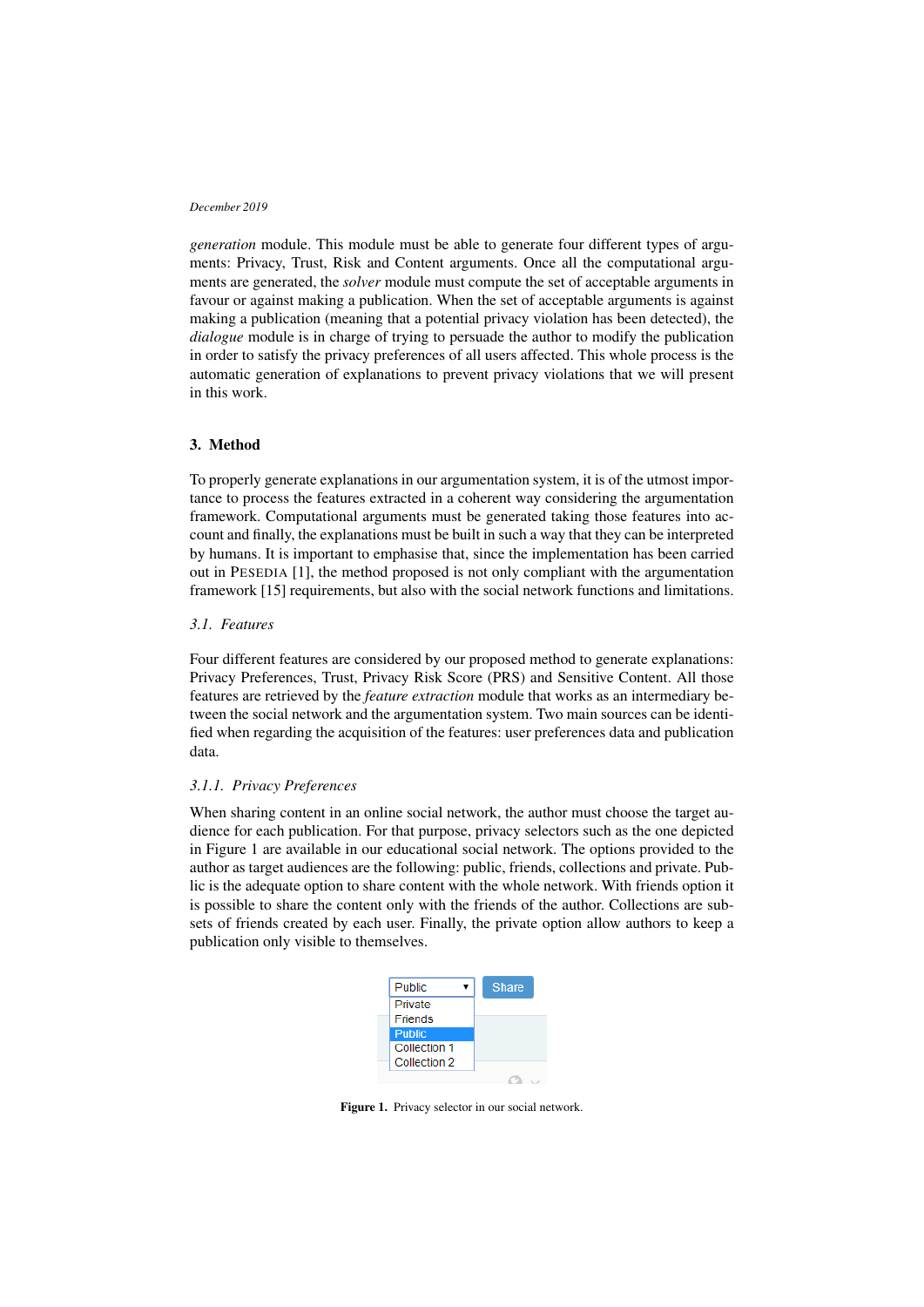On the other hand, when creating a profile in the social network, each user must define the default target audience for their publications. Thus, the *feature extraction* module will retrieve both, users privacy preferences and the privacy configuration of the publication going to be shared.

# *3.1.2. Trust*

When more users than the author are involved in a publication, it is important to respect every user data privacy to prevent multi party privacy conflicts. In PESEDIA, users can evaluate their friendship with a star based rating as depicted in Figure 2. This evaluation is retrieved by the *feature extraction* module, allowing us to quantify the existing trust between both users.



Figure 2. Relationship rating in our social network.

## *3.1.3. Privacy Risk Score*

When sharing content in online social networks, it is hard to estimate the scope of a publication. The Privacy Risk Score [3] is a metric that allows us to obtain a value representing the risk of being read by unexpected users. Therefore, the *feature extraction* module will retrieve the computed PRS value for every publication going to be shared.

## *3.1.4. Sensitive Content*

The content of the own publication is also an important feature to be considered when preventing privacy violations. Based in [7] work, we considered the following six categories of sensitive content: *location*, *medical*, *drug*, *personal*, *relatives* and *offensive*. Before sharing any publication, a text content analyser developed in the PESEDIA framework [2] is used to detect any of those categories of sensitive content. A six dimensional vector is generated by the analyser indicating the detected categories in the text. The *feature extraction* module retrieves the generated vector to feed the argumentation system with the data related to the sensitive content detected.

## *3.2. Argument Generation*

Once all the features have been retrieved, the computational arguments are generated. Those arguments are defined by three parameters: the claim, the type and the support. The claim of an argument in this domain can have two perspectives, positive arguments in favour of sharing the publication or negative arguments against doing it. Secondly, each argument can belong to four different classes depending on the source of the features used to generate it: Privacy, Trust, Risk and Content arguments. Finally, the support is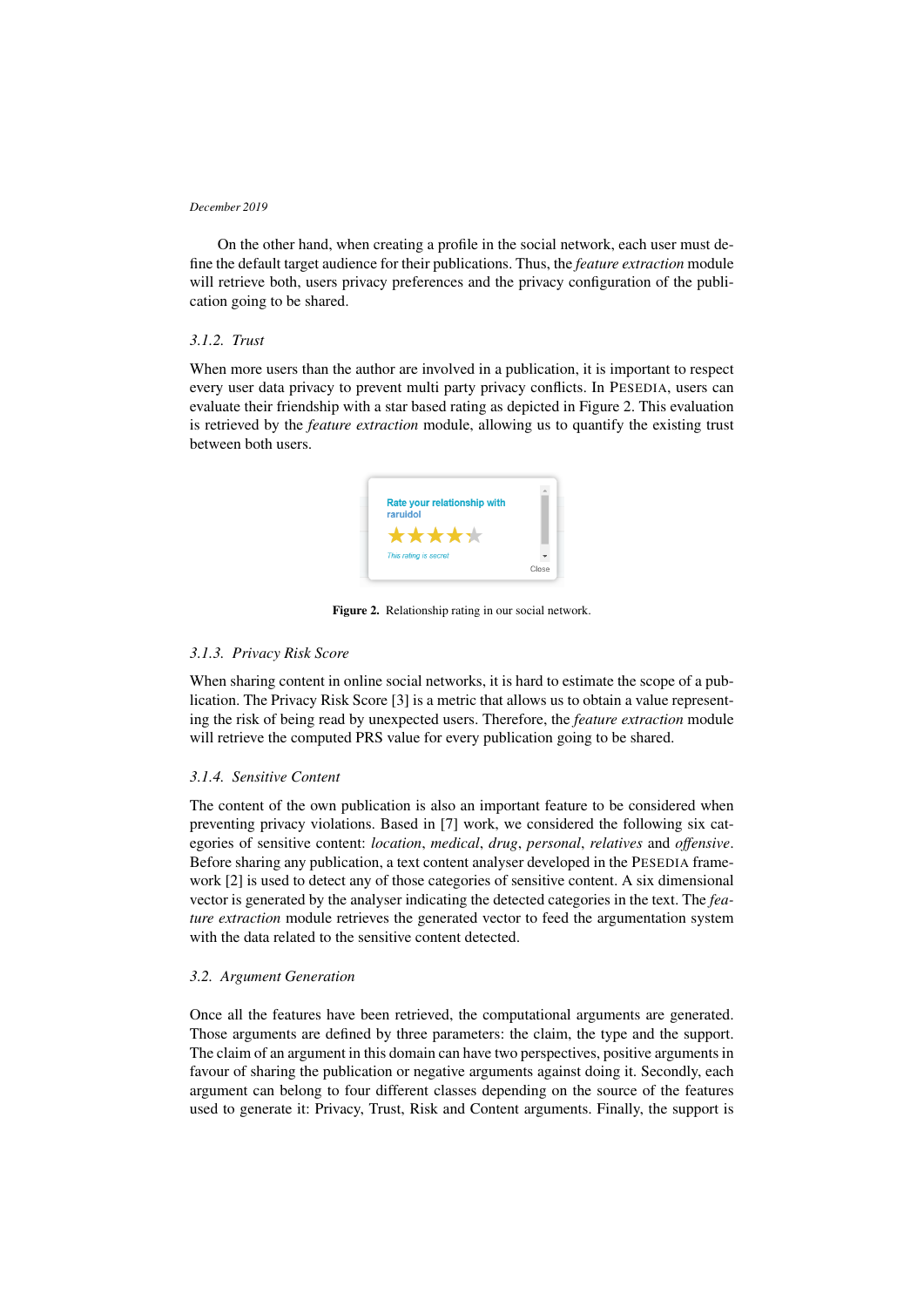a value computed from the extracted features that allow to both, quantify the individual strength of an argument and determine the claim of it.

Privacy arguments are generated from the privacy features. For this purpose, privacy options are represented with the following values: public (0), friends (0.5), collections (0.75) and private (1). Then, the support of the argument is computed as the difference between the author's default target audience and the publication privacy configuration. If the resulting value is negative, a privacy argument against making the publication will be generated, since the privacy configuration of the publication is less restrictive than the author's privacy preferences. Conversely, if the resulting value is not negative, a privacy argument in favour of making the publication will be generated.

Trust arguments are generated only when more than one user is tagged in a publication. The evaluation provided by users when adding friends (i.e., a 0-1 ranged value computed from the star based rating) is taken into account as the support for these arguments. We fixed a threshold of 4/5 stars (i.e., 0.8 in the numerical value scale) to start considering that trust may be enough to share some content without previously consulting. Therefore, a positive trust argument will be generated for each tagged user that has rated the author with 4/5 or 5/5 stars when evaluating the friendship. Conversely, if less stars are given from the tagged users to the author, trust arguments against making the publication will be generated.

Risk arguments are generated with the Privacy Risk Score as their own support. A threshold has been defined to discriminate between safe publications and publications that may cause a privacy violation. Due to the nature of this metric, we defined that threshold in the value 0.2, considering all publications with higher PRS dangerous for the author. Therefore, an argument against doing the publication will be generated if the threshold is surpassed. On the other side, an argument in favour of doing the publication will be generated if the threshold is not surpassed.

Content arguments are always generated against making the publication if any type of sensitive content is detected. The preference value of the user towards the specific type of content detected is used as the support of the generated argument. That value is modelled as follows,

$$
v(t) = max(1 - \frac{n_t}{N}, \varepsilon)
$$
\n(1)

where  $n_t$  is the number of publications containing some specific type of content  $t$  and *N* is the total amount of publications made by the user. This way, if any type of content predominates in some user publications, we can give priority to other types of content (e.g., a user whose account is medical content based will not be concerned about sharing medical content, but it may be about sharing other types of content). Initially, every user has the same value (1) towards each type of content. To smooth the initial decrements, we use  $\varepsilon$  to make sure the preference value is always higher than zero.

Once all the arguments are generated, an aggregation of the scores of every argument is done to compute the acceptable set as explained in [15]. Using complete semantics, only one of the extensions of arguments either in favour or against sharing the publication can be accepted. In the case of accepting the extension of arguments positioned against making the publication, automatically generated explanations will be shown to authors.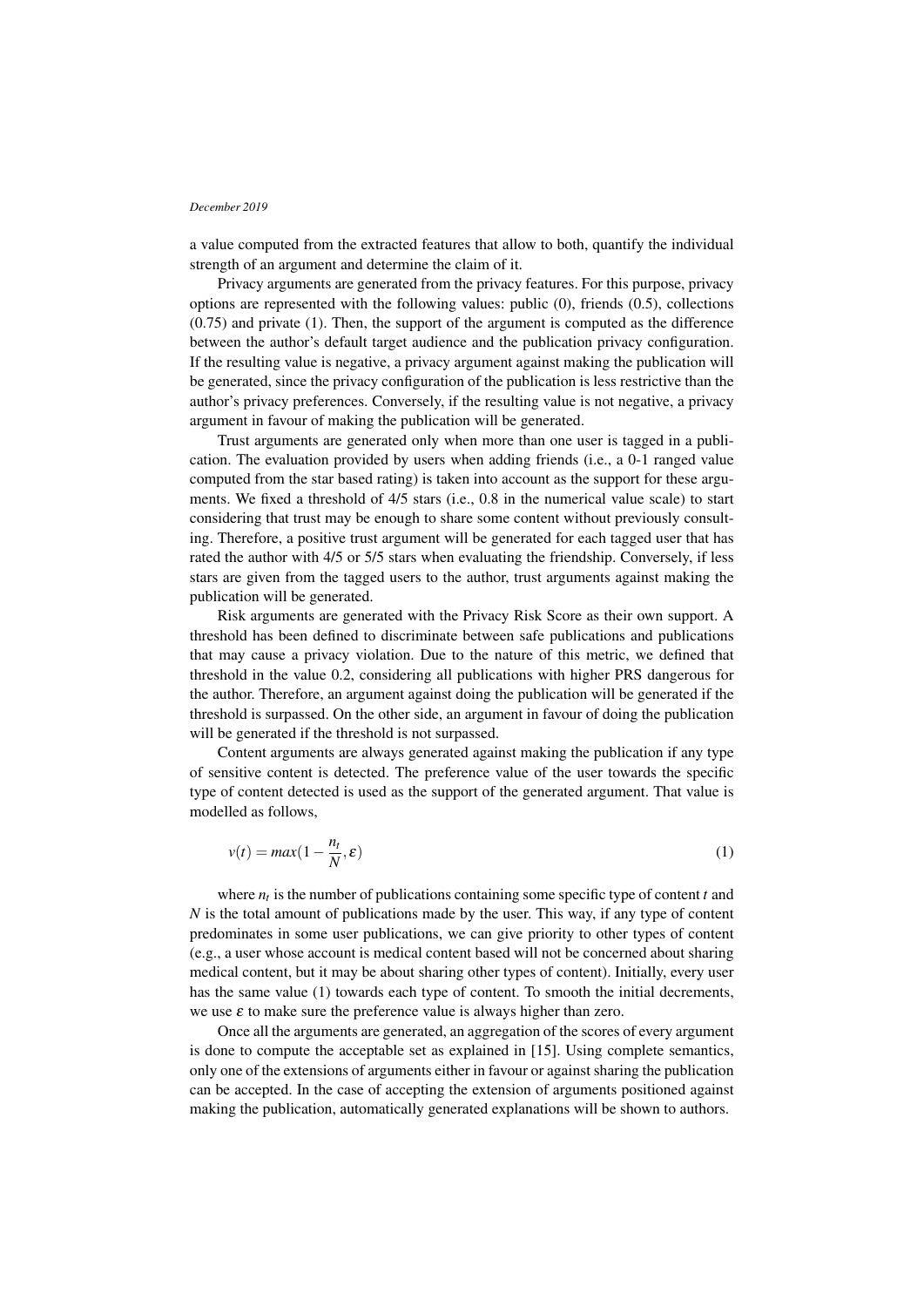# *3.3. Explanations*

In this method, we propose the use of templates to generate the explanations from the set of acceptable arguments. Table 1 contains how each type of computational argument is translated into natural language in order to be correctly interpreted by human users. Therefore, as many explanations as there are computational arguments in the acceptable set, will be generated and displayed to the author. In the next section, we provide an example of the automatic generation of explanations in the PESEDIA network.

| <b>Type of Argument</b>                                                                       | <b>Explanation Generated</b>                                                |  |
|-----------------------------------------------------------------------------------------------|-----------------------------------------------------------------------------|--|
| Privacy                                                                                       | The publication is going to be read by                                      |  |
|                                                                                               | (no one., your friends., a collection of friends., all the users.)          |  |
| Trust                                                                                         | Some of the people you mention might get upset.                             |  |
| Risk                                                                                          | Your publication may be read by unknown people.                             |  |
| Content(Location)                                                                             | You can be revealing information about where you are or where you're going. |  |
| Content(Medical)                                                                              | You may be publishing private medical information.                          |  |
| Content(Drugs)                                                                                | People might think you're on drugs/alcohol.                                 |  |
| Content(Personal)                                                                             | You could be publishing sensitive personal data.                            |  |
| Content(Relatives)                                                                            | You could be making public information related to family or friends.        |  |
| Content(Offensive)                                                                            | Your publication might offend the people who read it.                       |  |
| ЛЪ L L − 1 → Пост1 се са1 село от село са1 се 11 се село село 1 1 септември село во село на 1 |                                                                             |  |

Table 1. Explanations automatically generated by our system.

# 4. Case Study

A brief example of the proposed method for automatically generating explanations is depicted in both Figure 3 and Figure 5. For this example, we have considered a user profile publicly sharing a message that contains several privacy violations (Figure 3).



Figure 3. Example of publication triggering the argumentation system.

The author has his/her default target audience configured with the public option. Additionally, his tagged friend Juan, has rated his relation with the author with only three stars. From all the retrieved features (Table 2) in this scenario, a computational argument in favour of making the publication (i.e., Privacy) and four different computational arguments against sharing the content (i.e., Risk, Trust, Content(Location) and Content(Personal)) will be generated by the argumentation system. The corresponding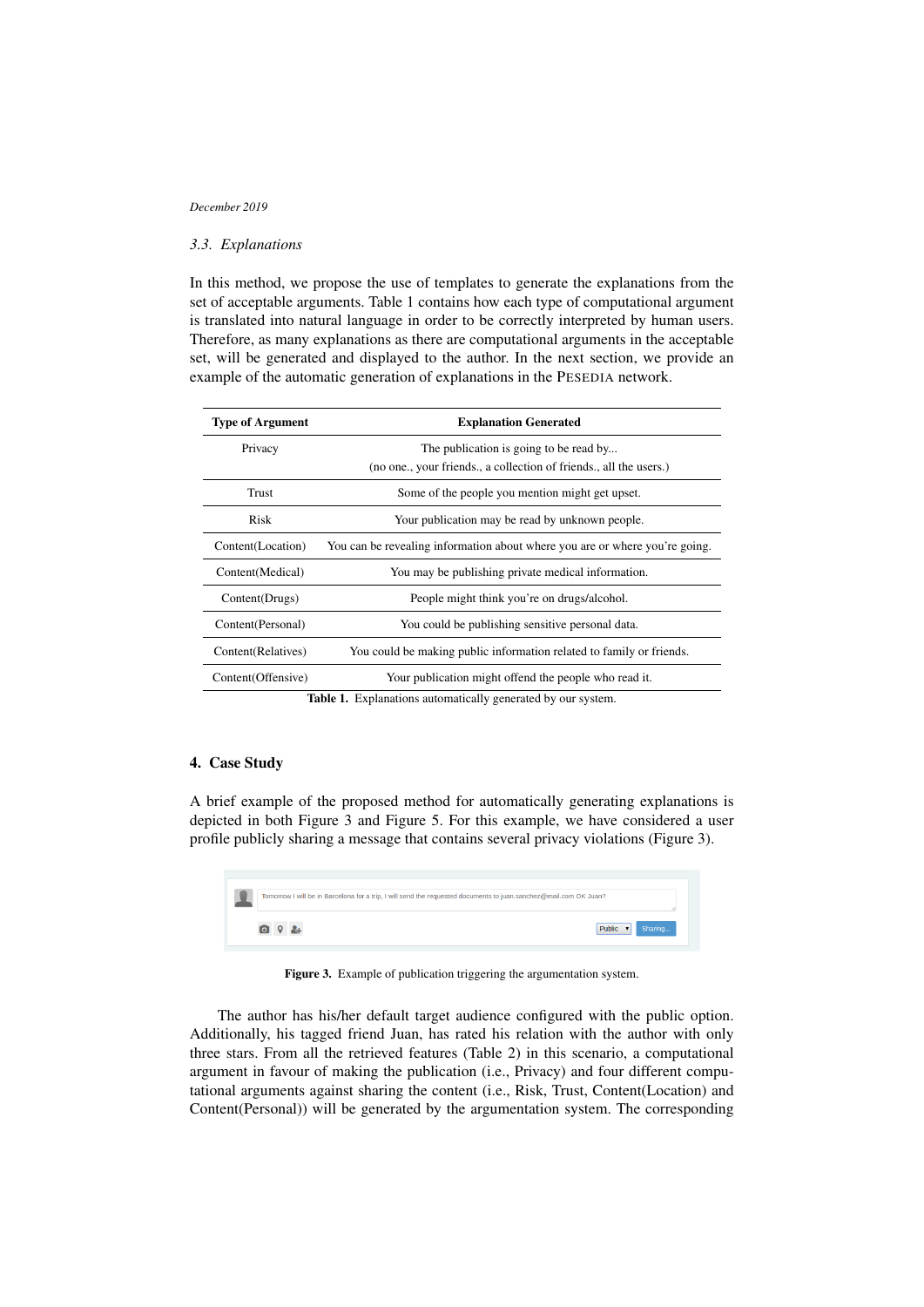|                    | <b>User Preferences Data</b> | <b>Publication Data</b> |
|--------------------|------------------------------|-------------------------|
| Privacy            | Public                       | Public                  |
| Trust              |                              | 0.6 (Juan to Author)    |
| Risk               |                              | 0.75                    |
| Content(Location)  | 0.4                          |                         |
| Content(Medical)   | 1                            |                         |
| Content(Drugs)     | 0.9                          |                         |
| Content(Personal)  | 0.8                          |                         |
| Content(Relatives) | 0.9                          |                         |
| Content(Offensive) |                              |                         |

Table 2. Features retrieved by the *feature extraction* module in the case study scenario.



Figure 4. Argumentation graph generated by the *argument generation* module in the case study scenario.

argumentation graph generated by the argumentation system in this scenario is depicted in Figure 4.

With this example it is possible to observe the important difference between Privacy and Risk arguments. Although the author has configured the publication with a privacy policy coherent with his/her preferences, a Risk argument against doing the publication is generated since it is hard to predict to which audience the publication is going to reach. Once the inner procedure of the argumentation system has determined the set of acceptable arguments (against doing the publication), in order to prevent the potential privacy violation, explanations are automatically generated (Figure 5). The author can respond to the generated explanations either accepting them and modifying the original content, asking for more reasons, or else, ignoring them. Therefore, the final decision still relies on the user, but at least it will be made with a clear view on its potential consequences.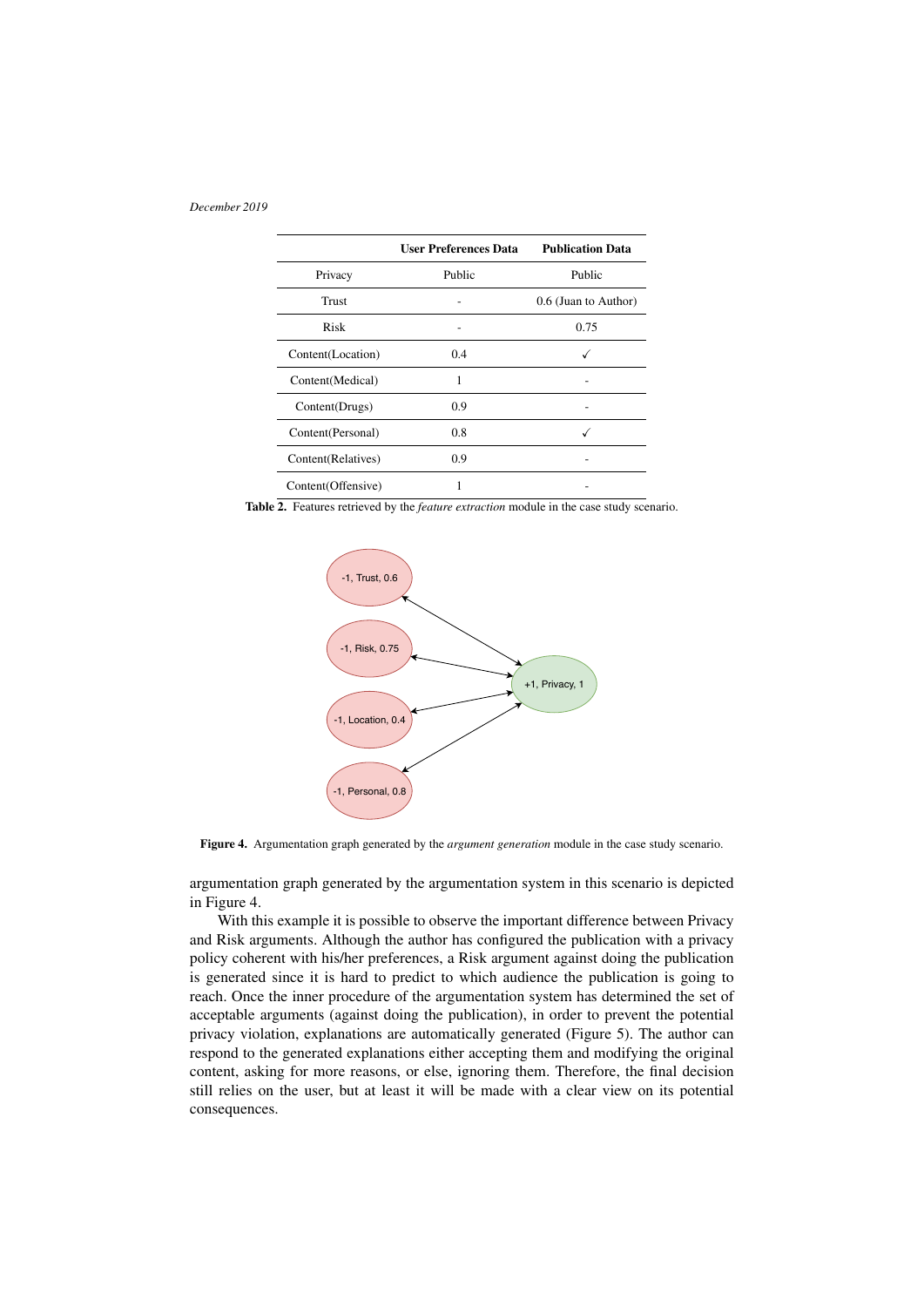

Figure 5. Example of automatic generated explanations. An explanation generated from a personal content argument (left) and an explanation generated from a trust argument (right) are depicted.

## 5. Discussion

In this work, we have proposed a method to automatically generate explanations to prevent privacy violations. For this purpose, an educational social network and an underlying argumentation framework for social networks have been used. The method proposed uses all the available information from the social network and the mechanisms provided by the argumentation framework to properly generate explanations for preventing a potential privacy violation. A case study has also been presented to illustrate the proposed method when facing a real situation.

We foresee several improvements as future work. In the current method, except for privacy arguments (where the audience is considered to generate the explanation), all the explanations are the same without taking into account anything else than the type of the argument. It would be interesting to explore the possibility of generating different explanations for the same type of arguments depending on the *strength* of them. Another interesting future work task would be to consider not only text, but also image data shared in the network, since data protection rules are even stricter on videos and photos, and many privacy violations are made by these means. Finally, to complement the improvements presented above, we are also considering adding a new type of argument based on the potential legal consequences of sharing some specific content. This new type of argument and its subsequent explanation will be useful in trying to persuade the author of a publication to modify it, warning of the possible legal consequences of sharing the publication.

#### Acknowledgements

This work is partially supported by the Spanish Government project TIN2017-89156- R, the FPI grant BES-2015-074498, and the Valencian Government project PROME-TEO/2018/002.

#### References

- [1] J Alemany. Pesedia. red social para concienciar en privacidad. 2016.
- [2] J Alemany, E del Val, and Ana García-Fornes. Empowering users regarding the sensitivity of their data in social networks through nudge mechanisms. In *Proceedings of the 53rd Hawaii International Conference on System Sciences (in press)*, 2020.
- [3] J Alemany, Elena del Val, J Alberola, and Ana García-Fornes. Estimation of privacy risk through centrality metrics. *Future Generation Computer Systems*, 82:63–76, 2018.